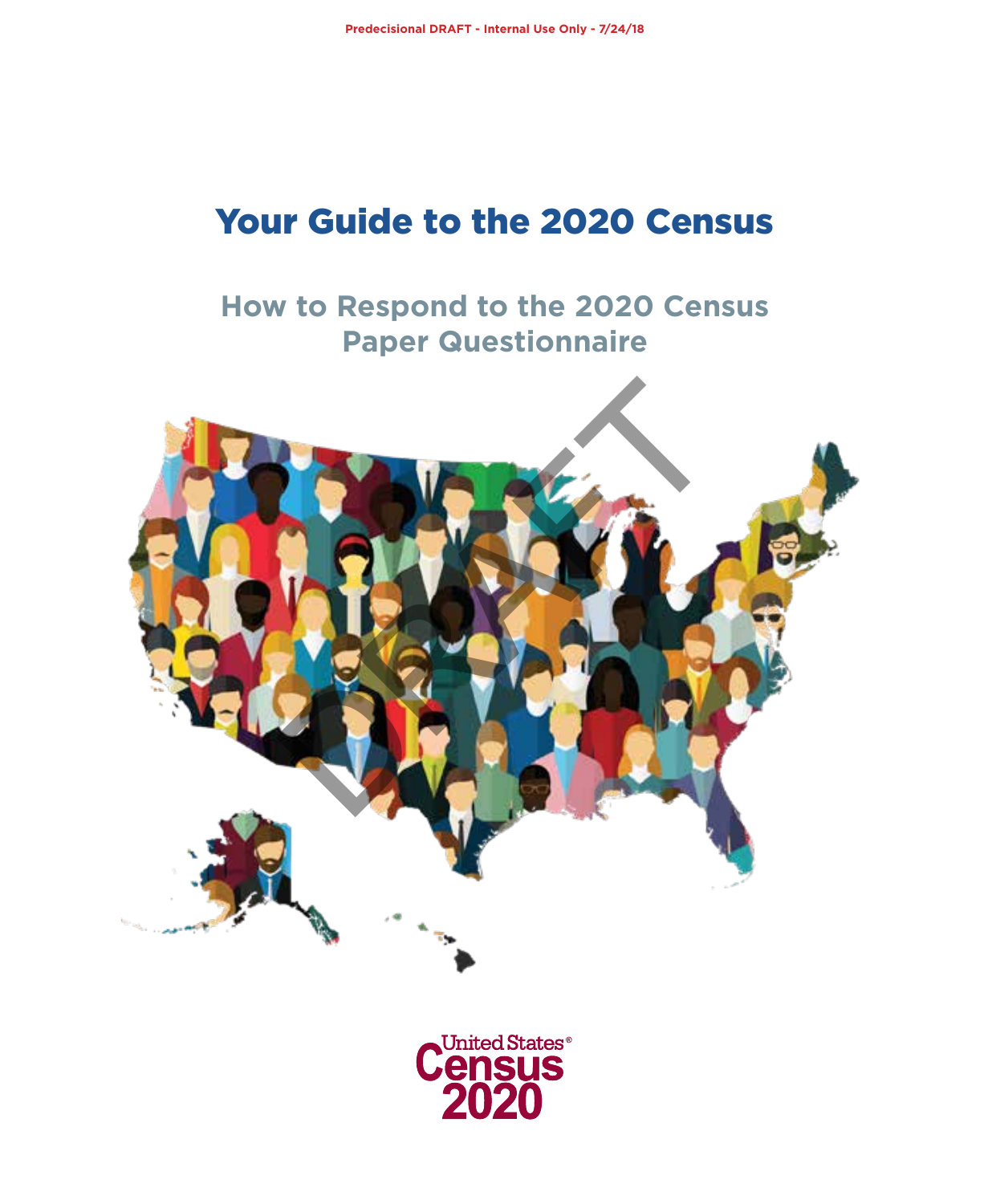# Welcome to the 2020 Census



## **Everyone counts.**

The goal of this census is to count every living person in the U.S. once, only once, and in the right place. We need your help to make sure everyone in your community gets counted.



## **Census data are important.**

The U.S. Constitution requires a census every 10 years. The results are used to determine the number of seats each state has in Congress, draw boundaries for voting districts, and determine how more than \$675 billion in federal funding is spent in communities each year. **Census data are important.**<br>The U.S. Constitution requires a census<br>The results are used to determine the nu<br>each state has in Congress, draw bound<br>districts, and determine how more than<br>federal funding is spent in commun



## **Taking part is your civic duty.**

Completing the census is required; it is a way to participate in our democracy and say "I count!"



## **Your information is confidential.**

Federal law protects your responses. Your answers can only be used to produce statistics and cannot be used against you by any government agency or court.



## **Use this guide to complete the 2020 Census paper questionnaire.**

2020 Census paper questionnaires will arrive in mailboxes and on doorsteps throughout the nation.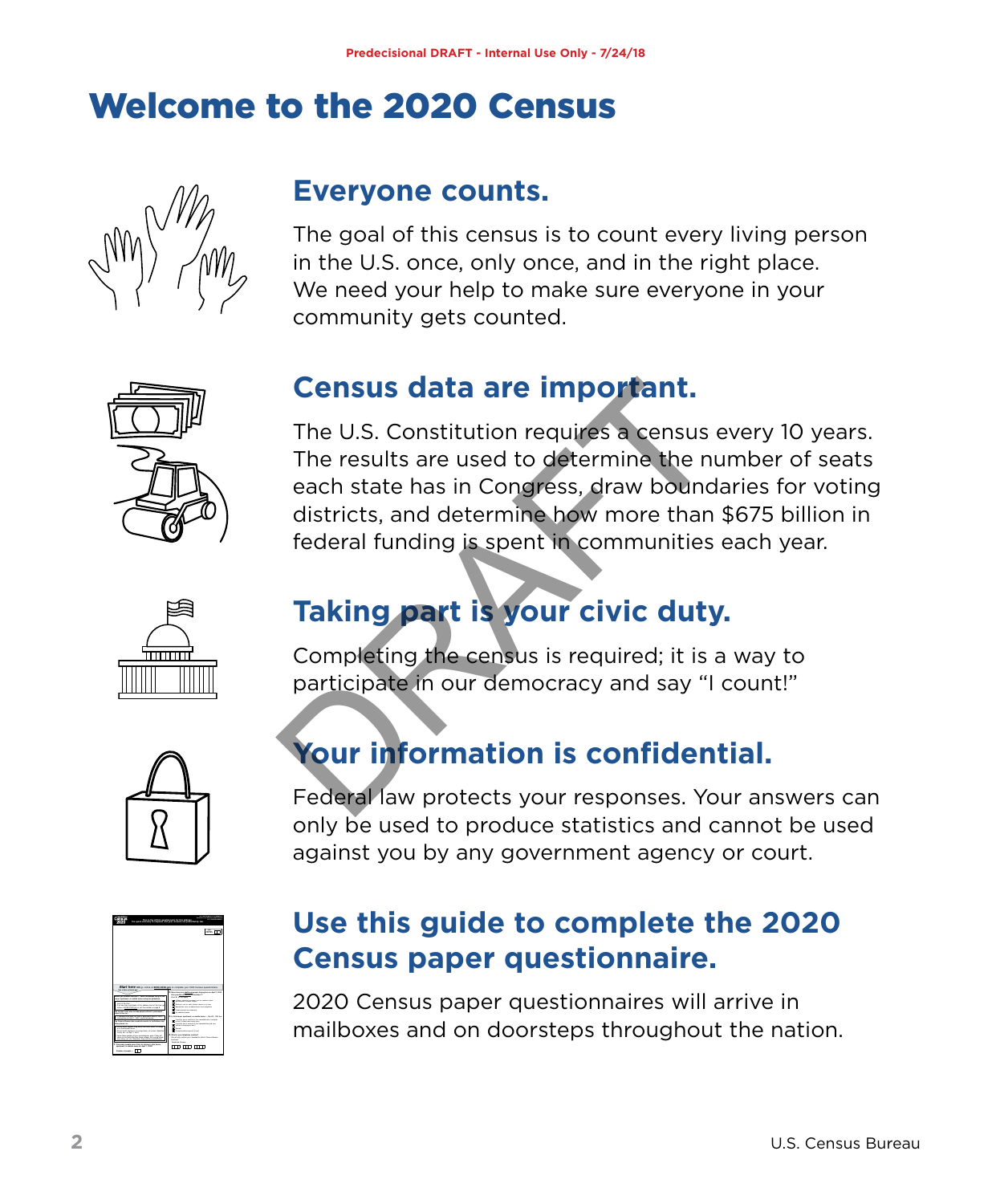# Before You Begin

- 1. Find your questionnaire and open it to the first page.
- 2. Use the information in this guide to mark your responses on the paper questionnaire. DO NOT WRITE YOUR ANSWERS ON THIS GUIDE.
- 3. Before you answer the first question, count the people living in this house, apartment, or mobile home using the guidelines below.

# Who to Count

#### Count the people living in this house, apartment or mobile home:

- Count all people, including babies, who live and sleep here most of the time.
- If no one lives or sleeps at this address most of the time, respond online.

#### The census must also include people without a permanent place to live:

• If someone who does not have a permanent place to live is staying here on April 1, 2020, count that person.

#### The Census Bureau also conducts counts in institutions and other places:

- Do not count anyone in a nursing home, jail, prison, detention facility, etc., on April 1, 2020. Univing in this<br>
the Census Bureau<br>
Cor mobile home:<br>
The Census Bureau<br>
counts in institution<br>
le, including<br>
e and sleep here<br>
Do not count any<br>
nursing home, jai<br>
detention facility<br>
or sleeps at<br>
2020.<br>
St of the time,
	- Leave these people off your questionnaire, even if they will return to live here after they leave college, the nursing home, the military, jail, etc. Otherwise, they may be counted twice.

Read the questions and instructions on the next page. *Do not write your answers on this guide.*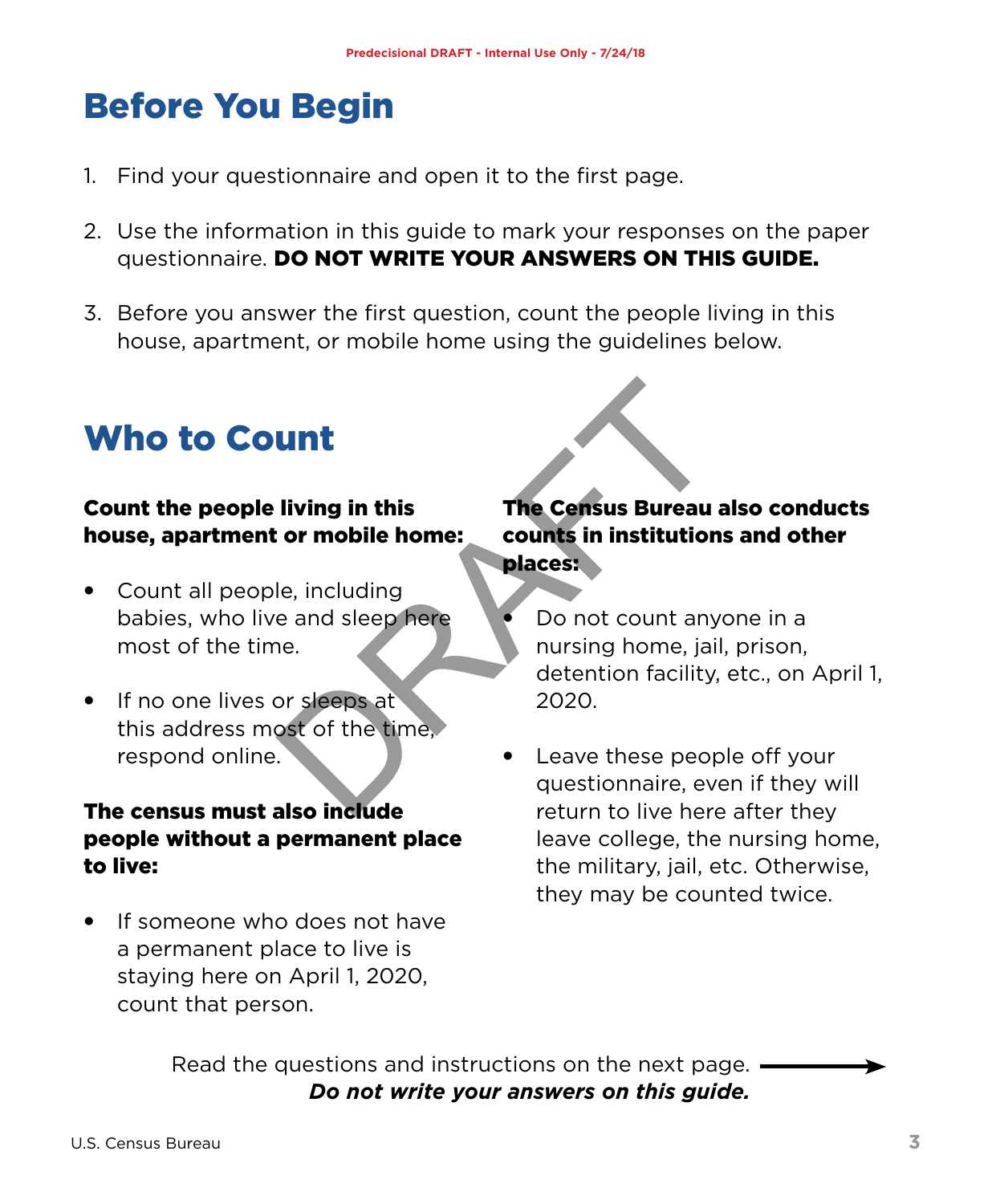## Complete the questions on the front page

#### *DO NOT WRITE YOUR ANSWERS ON THIS GUIDE*



**How many people were living or staying in this house, apartment, or mobile home on April 1, 2020?** 

- Mark X all that apply.
	-
	-
	-
	- Poople staying here temporarily
	- No additional people

#### **Were there any** additional **people staying here on April 1, 2020 that you** did not include **in Question 1?**

Mark  $\mathbb{Z}$  all that apply.

- Children, related or unrelated, such as newborn babies, grandchildren, or foster children April 1, 2020 that you did not<br>
Mark IX all that apply.<br>
Children, related or unrelate<br>
babies, grandchildren, or fos<br>
Relatives, such as adult child<br>
Nonrelatives, such as roomm<br>
babysitters<br>
Repole staying here temporal<br>
	- Relatives, such as adult children, cousins, or in-laws
	- Nonrelatives, such as roommates or live-in babysitters
	- People staying here temporarily
	- No additional people

#### **Is this house, apartment, or mobile home-**

Mark  $\mathbf X$  ONF box.

- Owned by you or someone in this household with a mortgage or loan? Include home equity loans.
- Owned by you or someone in the household free and clear (without a mortgage or loan)?
- Rented?

roau

■ Occupied without payment or rent?

#### **What is your telephone number?**

We will only contact you if needed for official Census Bureau business.

- 
- 
- $P$  Rented?
- Occupied without payment of rent?

| What is your telephone number?<br><b>DUS/NOSS</b> | We will only contact you if needed for official Census B |  |  |  |
|---------------------------------------------------|----------------------------------------------------------|--|--|--|
|                                                   |                                                          |  |  |  |
| Telephone Number                                  |                                                          |  |  |  |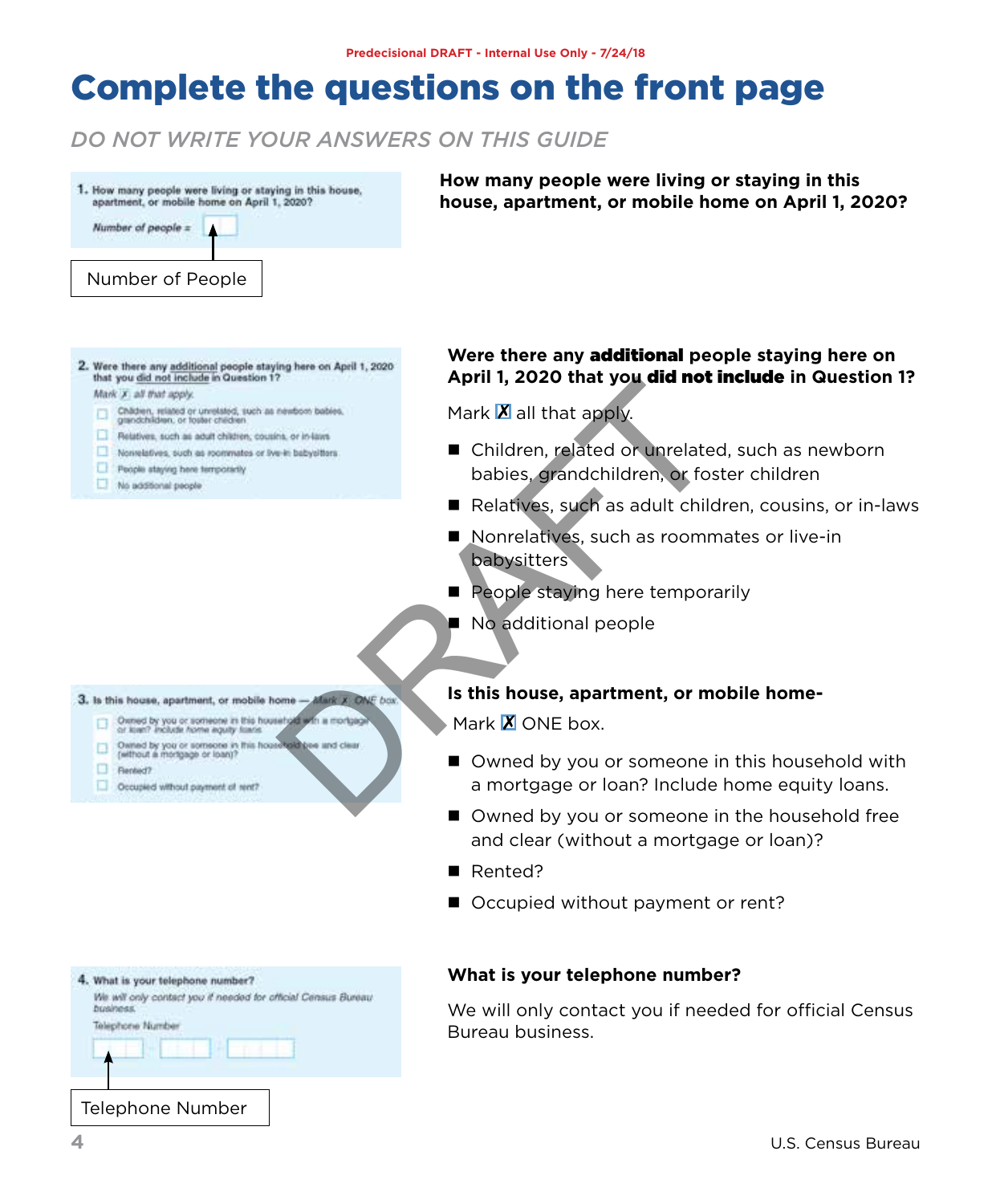# Complete the questions on the left side of page 2

#### *DO NOT WRITE YOUR ANSWERS ON THIS GUIDE*

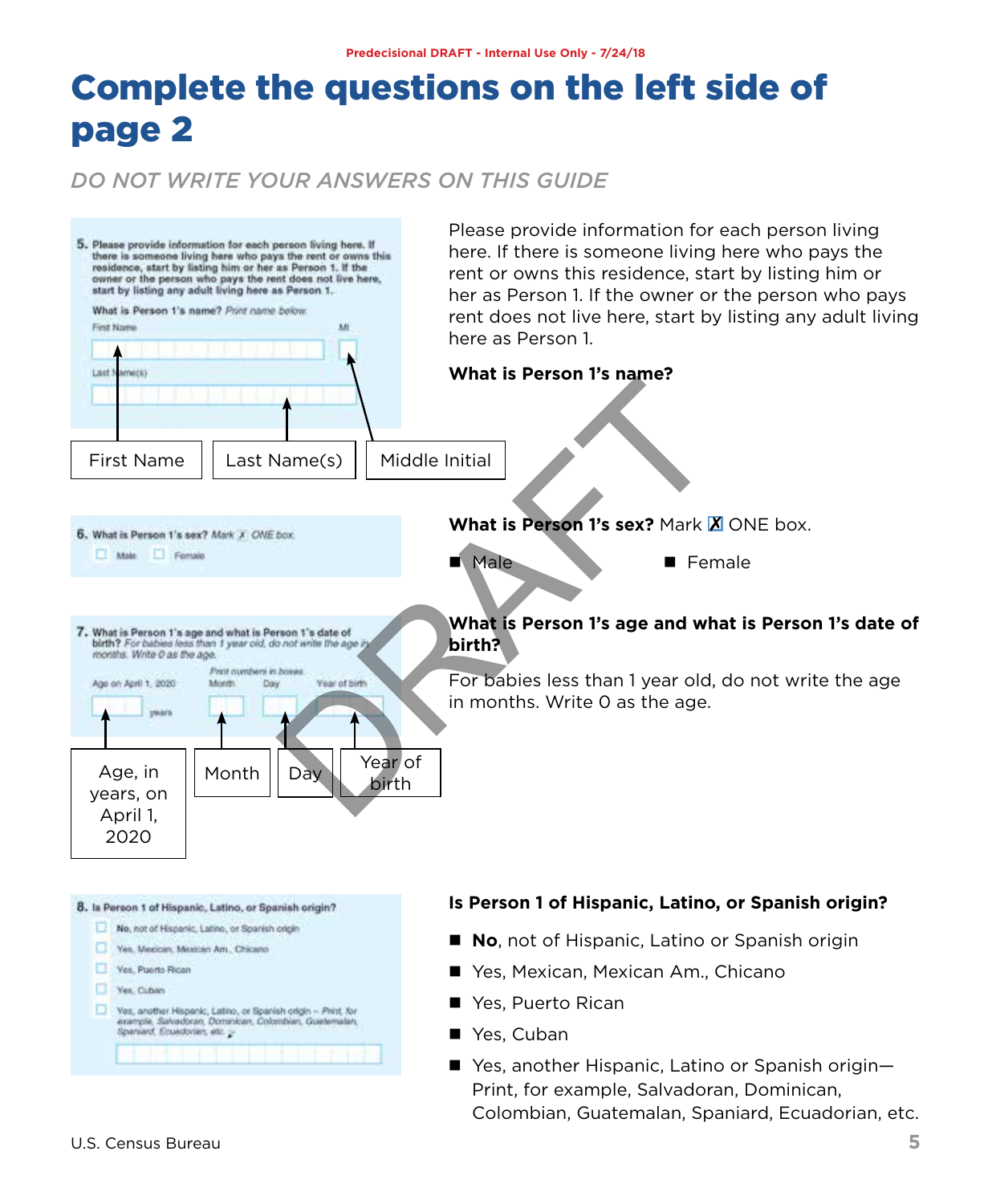# Complete the questions on the right side of page 2

#### *DO NOT WRITE YOUR ANSWERS ON THIS GUIDE*

|                                                                            |                                                                                                                                                                                                                                                                                                                                                                                                                                                                                                                                                                                         |                                                      | What is Person 1's race?                                                                                                                                                                                                                                                                                                                                                                                                                                                                                                   |                                                                                                                                       |
|----------------------------------------------------------------------------|-----------------------------------------------------------------------------------------------------------------------------------------------------------------------------------------------------------------------------------------------------------------------------------------------------------------------------------------------------------------------------------------------------------------------------------------------------------------------------------------------------------------------------------------------------------------------------------------|------------------------------------------------------|----------------------------------------------------------------------------------------------------------------------------------------------------------------------------------------------------------------------------------------------------------------------------------------------------------------------------------------------------------------------------------------------------------------------------------------------------------------------------------------------------------------------------|---------------------------------------------------------------------------------------------------------------------------------------|
| 9. What is Person 1's race?<br>Mark X one or more boxes AND print origins. |                                                                                                                                                                                                                                                                                                                                                                                                                                                                                                                                                                                         |                                                      | Mark <b>X</b> one or more boxes AND print origins.<br>■ White-Print, for example, German, Irish, English,<br>Italian, Lebanese, Egyptian, etc.<br>Black or African American–Print, for example,<br>African American, Jamaican, Haitian, Nigerian,<br>Ethiopian, Somali, etc.<br>American Indian or Alaska Native-Print name of<br>enrolled or principal tribe(s), for example, Navajo<br>Nation, Blackfeet Tribe, Mayan, Aztec, Native<br>Village of Barrow Inupiat Traditional Government,<br>Nome Eskimo Community, etc. |                                                                                                                                       |
|                                                                            | White - Print, for example, German, Irtsh, English, Italian,<br>Lebanese, Egyptian, etc. -<br>Black or African Am. - Print, for example, African American,<br>Jamaican, Halban, Nigerian, Ethiopian, Somali, etc., -<br>American Indian or Alaska Native - Prest name of introded or<br>principal tribe(s), for example, Navajo Nation, Blackfeet Tribe,<br>Mayan, Aztec, Native Village of Barrow Inspiat Traditional<br>Government, Nome Eskimo Community, etc. ><br>Chinese<br>Vietnamese<br>Native Hawaiian<br>Filipino<br>Konsen<br>Samoan<br>Asian Indian<br>Japanese<br>Chamorro |                                                      |                                                                                                                                                                                                                                                                                                                                                                                                                                                                                                                            |                                                                                                                                       |
| o                                                                          |                                                                                                                                                                                                                                                                                                                                                                                                                                                                                                                                                                                         |                                                      |                                                                                                                                                                                                                                                                                                                                                                                                                                                                                                                            |                                                                                                                                       |
|                                                                            | Other Asian -<br>Other Pacific Islander<br>Print, for example<br>Print, for example,<br>Pakistani, Cambodian,<br>Tongan, Filian,<br>Manahalleen, etc.<br>Hotorag, etc.<br>Bome other race > Print race or origin.                                                                                                                                                                                                                                                                                                                                                                       |                                                      | Chinese<br>Vietnamese<br>Filipino<br>Korean<br>■<br>Asian Indian<br>■ Japanese<br>Other Asian-<br>Print, for<br>example,<br>Pakistani,<br>Cambodian.<br>Hmong, etc.                                                                                                                                                                                                                                                                                                                                                        | ■ Native Hawaiian<br>■ Samoan<br>Chamorro<br>Other Pacific<br>Islander-Print.<br>for example,<br>Tongan, Fijian,<br>Marshallese, etc. |
|                                                                            | 10. Is Person 1 a citizen of the United States?                                                                                                                                                                                                                                                                                                                                                                                                                                                                                                                                         |                                                      | Some other race-Print race or origin.<br>Is Person 1 a citizen of the United States?                                                                                                                                                                                                                                                                                                                                                                                                                                       |                                                                                                                                       |
|                                                                            | Yes, born in the United States<br>Yes, tiom in Puerto Rico, Guam, the U.S. Virgin Islands, or<br>Northern Marianas<br>Ves, born abroad of U.S. citizen parent or parents<br>Yes, U.S. citizen by naturalization - Print year                                                                                                                                                                                                                                                                                                                                                            |                                                      | Yes, born in the United States                                                                                                                                                                                                                                                                                                                                                                                                                                                                                             |                                                                                                                                       |
|                                                                            |                                                                                                                                                                                                                                                                                                                                                                                                                                                                                                                                                                                         |                                                      | ■ Yes, born in Puerto Rico, Guam, the U.S. Virgin<br>Islands, or Northern Marianas                                                                                                                                                                                                                                                                                                                                                                                                                                         |                                                                                                                                       |
|                                                                            | of naturalization.                                                                                                                                                                                                                                                                                                                                                                                                                                                                                                                                                                      | ■ Yes, born abroad of U.S. citizen parent or parents |                                                                                                                                                                                                                                                                                                                                                                                                                                                                                                                            |                                                                                                                                       |
|                                                                            | ■ Yes, U.S. citizen by naturalization-<br>Mo, not a U.S. citizen<br>Print year of naturalization.                                                                                                                                                                                                                                                                                                                                                                                                                                                                                       |                                                      |                                                                                                                                                                                                                                                                                                                                                                                                                                                                                                                            |                                                                                                                                       |

■ No, not a U.S. citizen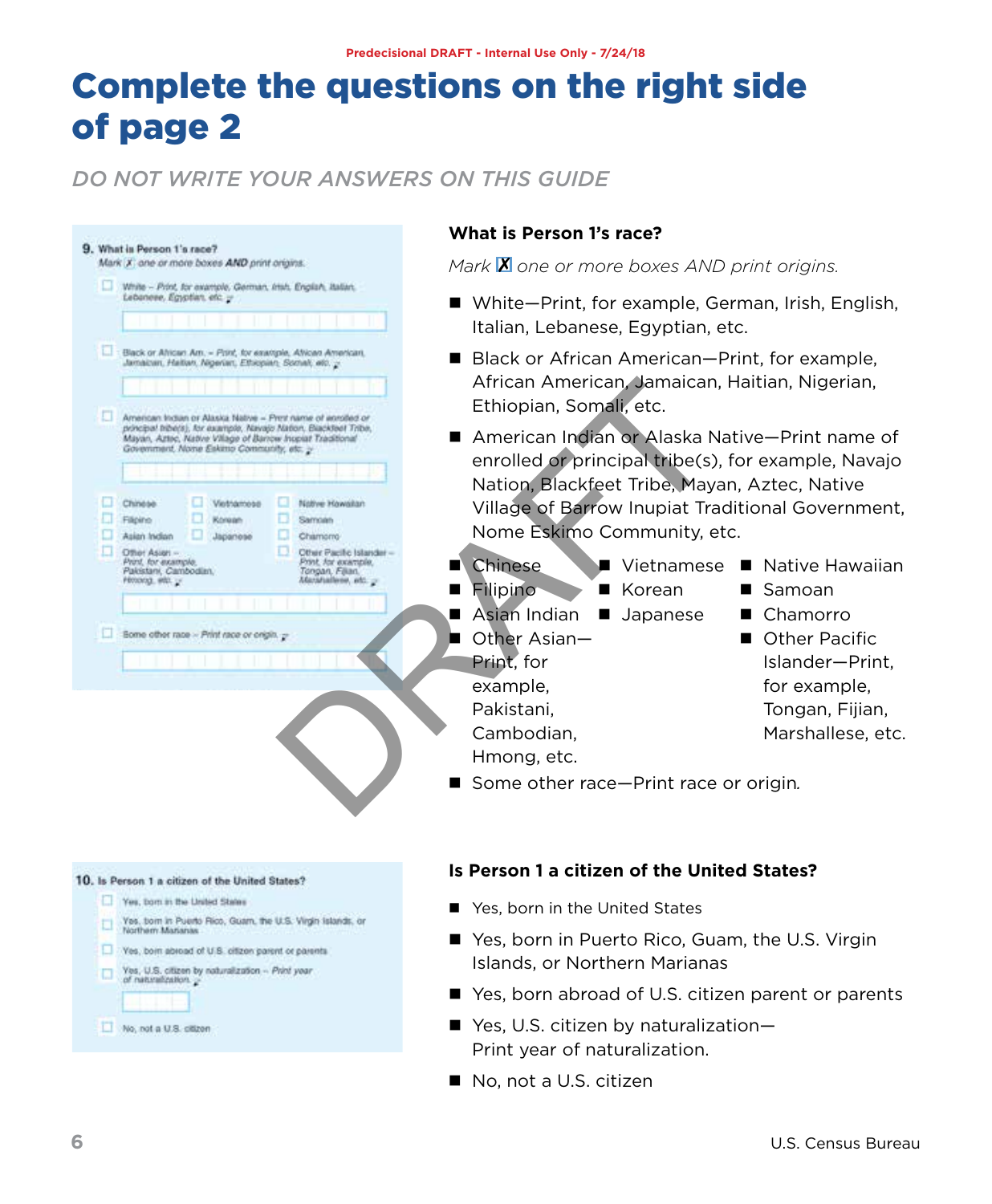# Complete the questions for each additional person

### **Each additional person will be asked the two questions below**

*DO NOT WRITE YOUR ANSWERS ON THIS GUIDE*